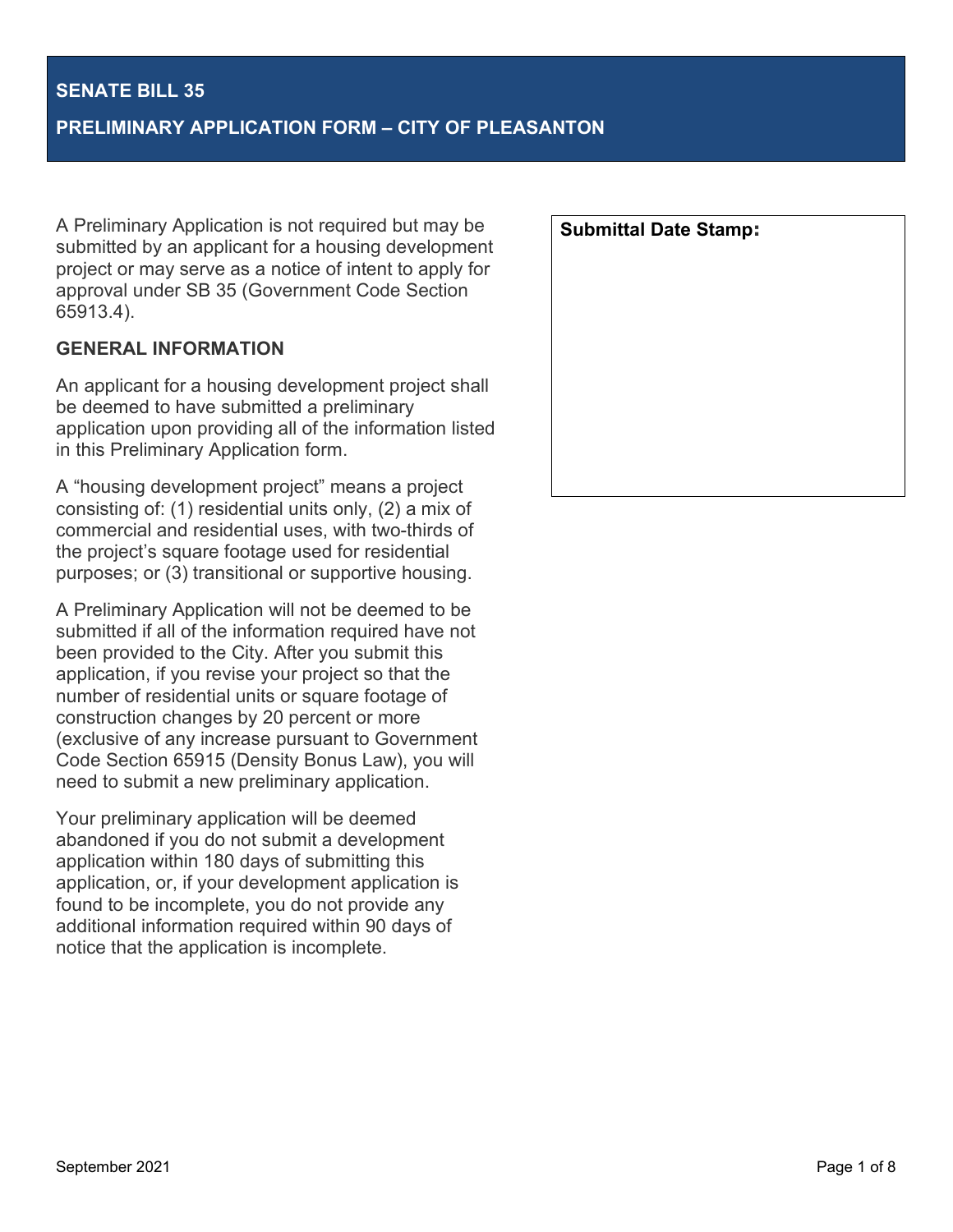### **SITE INFORMATION**

1. **PROJECT LOCATION** - The specific location, including parcel numbers, a legal description, and site address, if applicable.

| <b>Street Address</b> |  |                                                     |  |
|-----------------------|--|-----------------------------------------------------|--|
|                       |  |                                                     |  |
|                       |  | Unit/Space Number<br>Attached? YES $\Box$ NO $\Box$ |  |

Assessor Parcel Number(s)

2. **EXISTING USES -** The existing uses on the project site and identification of major physical alterations to the property on which the project is to be located. (if you have attached a siter plan that clearly depicts all existing uses and proposed physical alterations, please enter "See Attached Plan" below).

3. **SITE PLAN -** A site plan showing the building(s) location on the property and approximate square footage of each building that is to be occupied.

Attached? YES □ NO □

4. **ELEVATIONS -** Elevations showing design, color, material, and the massing and height of each building that is to be occupied.

Attached? YES □ NO □

5. **PROPOSED USES** - The proposed land uses by number of units and square feet of residential and nonresidential development using the categories in the Zoning Ordinance Section.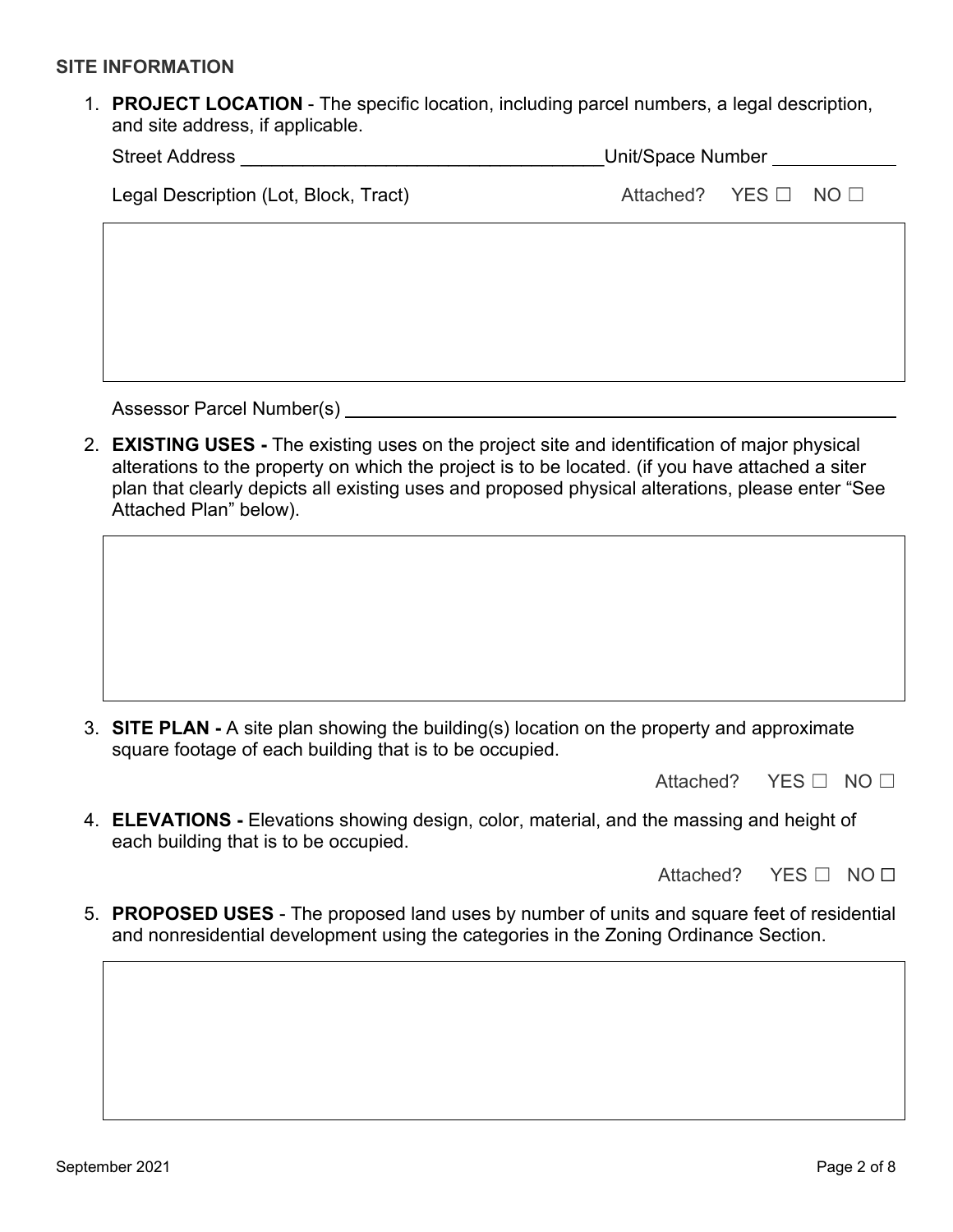# a. **RESIDENTIAL DWELLING UNIT COUNT:**

Please indicate the number of dwelling units proposed, including a breakdown of levels by affordability, set by each income category.

|                                         | <b>Number of Units</b> |
|-----------------------------------------|------------------------|
| <b>Market Rate</b>                      |                        |
| Managers Unit(s) – Market Rate          |                        |
| <b>Extremely Low Income</b>             |                        |
| Very Low Income                         |                        |
| Low Income                              |                        |
| Moderate Income                         |                        |
| <b>Total No. of Units</b>               |                        |
| <b>Total No. of Affordable Units</b>    |                        |
| <b>Total No. of Density Bonus Units</b> |                        |

Other notes on units:

6. **FLOOR AREA** - Provide the proposed floor area and square footage of residential and nonresidential development, by building. (Attach relevant information by building and totals here. If more space is needed, enter "See Attached," and attached a modified table.):

|                            | <b>Residential</b> | <b>Nonresidential</b> | <b>Total</b> |
|----------------------------|--------------------|-----------------------|--------------|
| <b>Floor Area (Zoning)</b> |                    |                       |              |
| Square Footage of          |                    |                       |              |
| <b>Construction</b>        |                    |                       |              |

7. **PARKING -** The proposed number of automobile parking spaces:

| <b>Residential</b> | <b>Nonresidential</b> | <b>Total Automobile</b><br><b>Parking</b> |
|--------------------|-----------------------|-------------------------------------------|
|                    |                       |                                           |

Other Parking: Please describe any other parking that will be provided, including number of motorcycle spaces, short and long-term bicycle parking spaces, loading zones, EV charging stations, etc.

8. **AFFORDABLE HOUSING INCENTIVES, WAIVERS, CONCESSIONS and PARKING REDUCTIONS** - Will the project proponent seek Density Bonus incentives, waivers, concessions, or parking reductions pursuant to California Government Code Section 65915?

 $YES \Box NO \Box$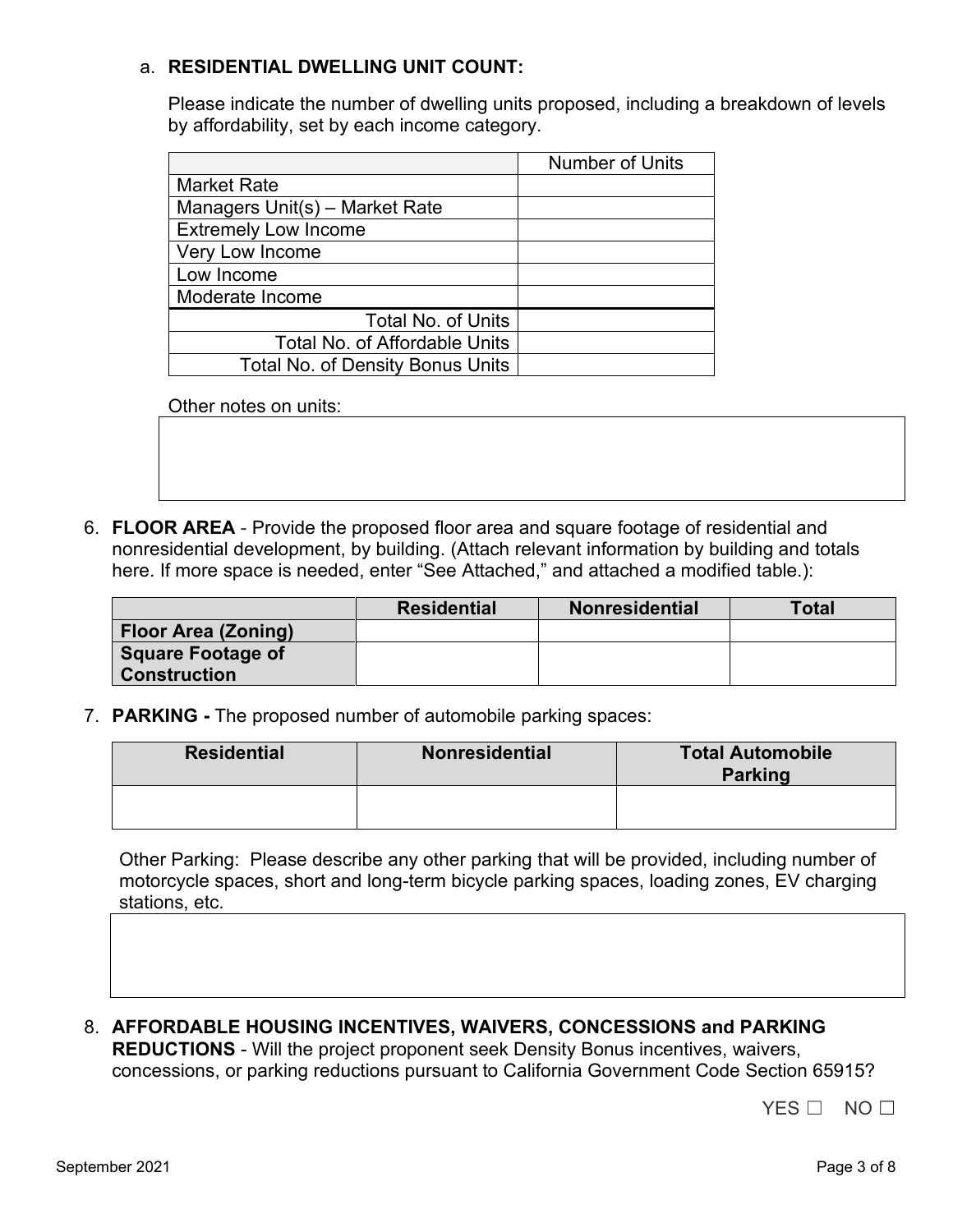If "YES," please describe:

9. **SUBDIVISION –** Will the project proponent seek any approvals under the Subdivision Map Act, including, but not limited to, a parcel map, a vesting or tentative map, a condominium map, a lot line adjustment, or a certificate of compliance?

 $YFS \Box NO \Box$ 

If "YES," please describe:

10.**POLLUTANTS** – Are there any proposed point sources of air or water pollutants?

| — ר. | $N$ $\cap$ $\Box$ |  |
|------|-------------------|--|
|      |                   |  |

If "YES," please describe:

11.**EXISTING SITE CONDITIONS –** Provide the number of existing residential units on the project site that will be demolished and whether each existing unit is occupied or unoccupied. Provide attachment, if needed.

|                         | Occupied<br><b>Residential Units</b> | <b>Unoccupied</b><br><b>Residential Units</b> | Total<br><b>Residential Units</b> |
|-------------------------|--------------------------------------|-----------------------------------------------|-----------------------------------|
| <b>Existing</b>         |                                      |                                               |                                   |
| <b>To Be Demolished</b> |                                      |                                               |                                   |

# 12. **ADDITIONAL SITE CONDITIONS –**

- a. Whether a portion of the property is located within any of the following:
	- i. A very high fire hazard severity zone, as determined by the Department of Forestry and Fire Protection, pursuant to Section 51178?

YES □ NO □

ii. Wetlands, as defined in the United States Fish and Wildlife Service Manual, Part 660 FW 2 (June 21, 1993)?

 $YFS \Box NO \Box$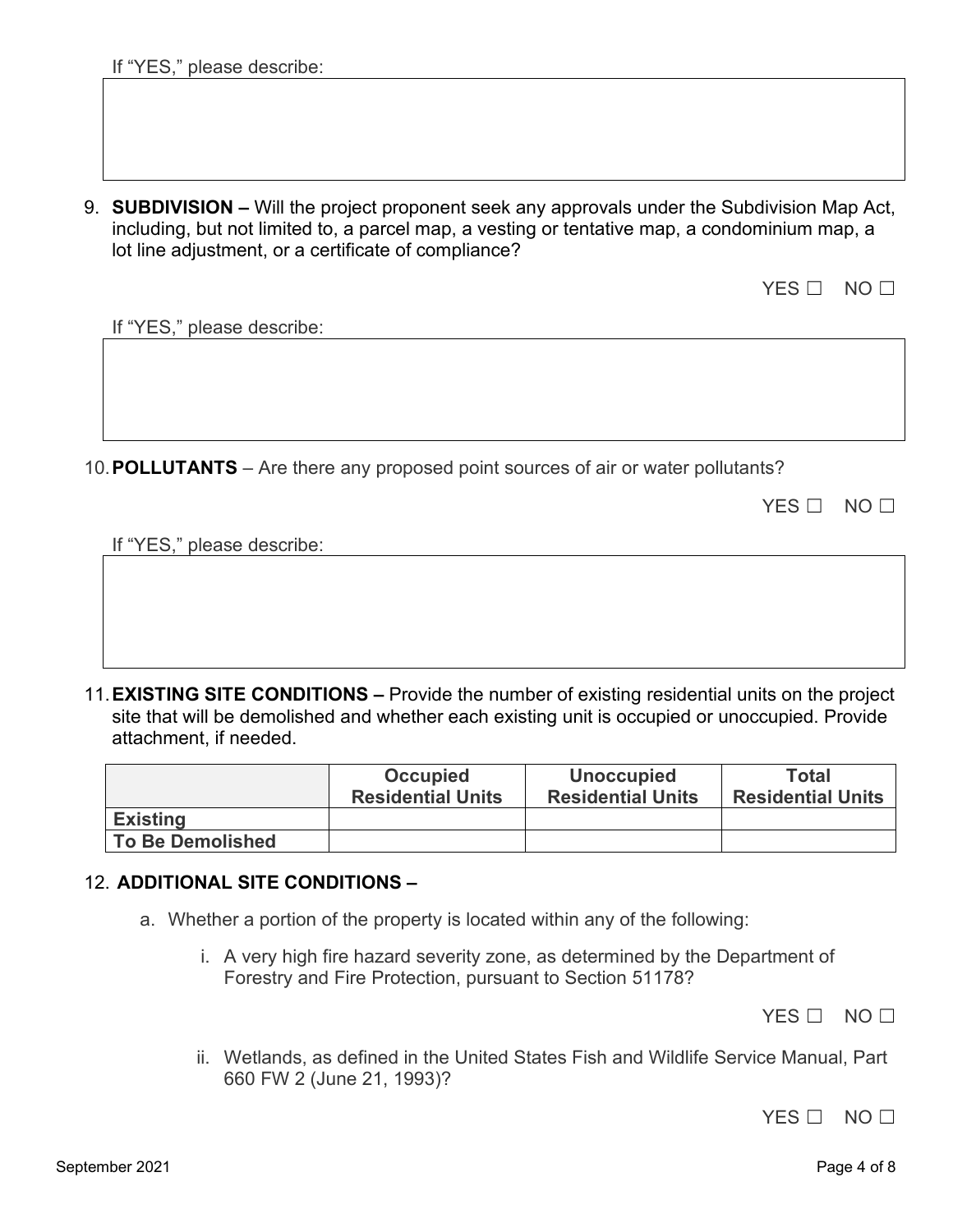If "YES," please describe:

September 2021 Page 5 of 8

iii. A hazardous waste site that is listed pursuant to Section 65962.5, or a hazardous waste site designated by the Department of Toxic Substances Control pursuant to Section 25356 of the Health and Safety Code?

YES □ NO □

iv. A special flood hazard area subject to inundation by the 1 percent annual chance flood (100-year flood) as determined by any official maps published by the Federal Emergency Management Agency?

YES □ NO □

v. A delineated earthquake fault zone as determined by the State Geologist in any official maps published by the State Geologist, unless the development complies with applicable seismic protection building code standards adopted by the California Building Standards Commission under the California Building Standards Law (Part 2.5 (commencing with Section 18901) of Division 13 of the Health and Safety Code), and by any local building department under Chapter 12.2 (commencing with Section 8875) of Division 1 of Title 2?

YES □ NO □

vi. A stream or other resource that may be subject to a streambed alteration agreement pursuant to Chapter 6 (commencing with Section 1600) of Division 2 of the Fish and Game Code?

YES □ NO □

IF YOU CHECKED "YES" FOR ITEM (vi), ATTACH A SITE MAP SHOWING THE LOCATION OF ANY SUCH STREAM OR OTHER RESOURCE. REGARDLESS OF WHETHER YOU CHECKED "YES," PROVIDE AN AERIAL PHOTOGRAPH SHOWING EXISTING ENVIRONMENTAL SITE FEATURES SUBJECT TO REGULATIONS BY A PUBLIC AGENCY, INCLUDING CREEKS AND WETLANDS. Check here to indicate you have read this statement and have attached the required materials  $\rightarrow \Box$ 

If "YES" to any, please describe:

b. Does the project site contain historic and/or cultural resources?

c. Does the project site contain any species of special concern, such as special status flora or fauna, protected trees, or wildlife?

YES □ NO □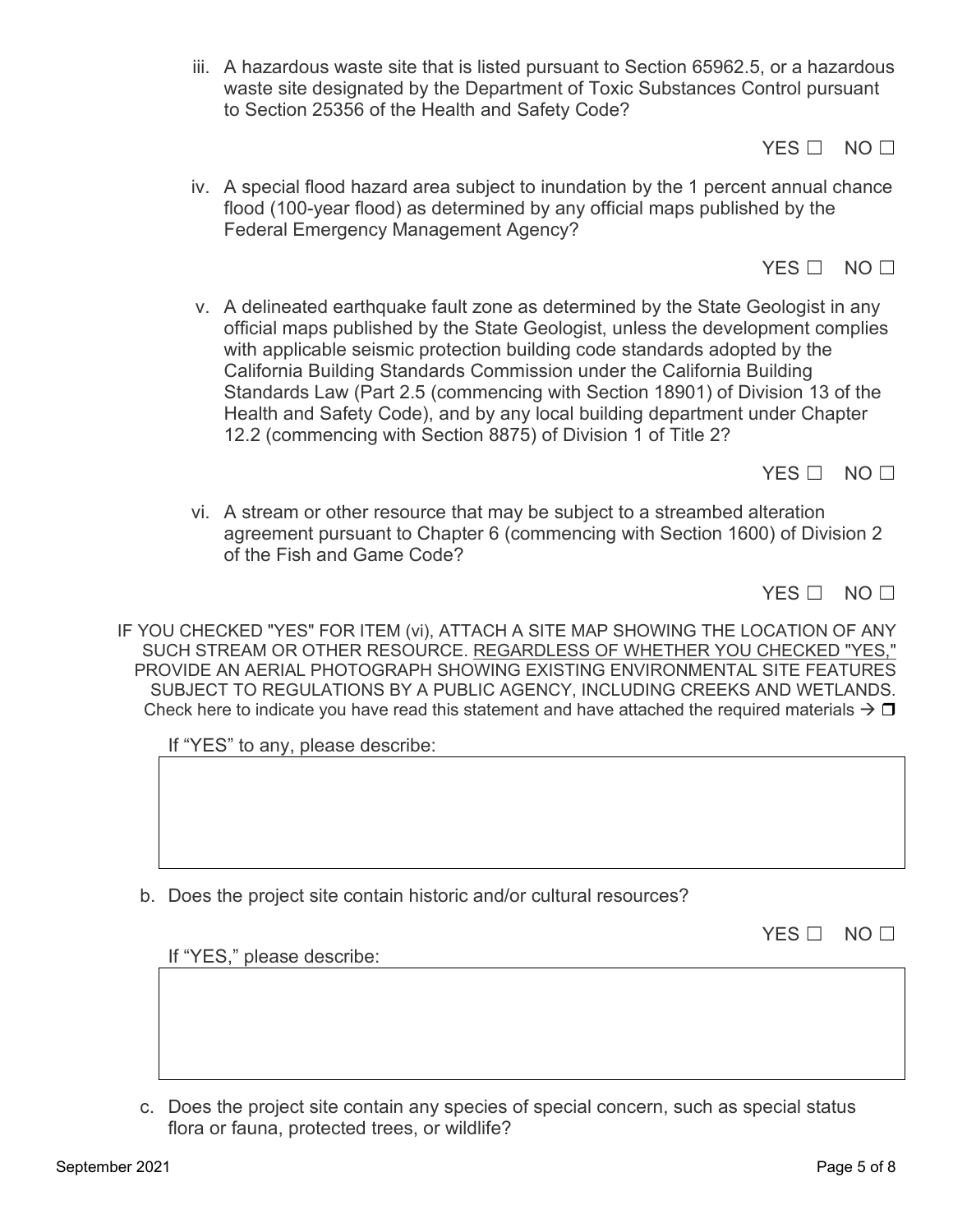If "YES," please describe:

d. Does the project site contain any recorded public easement, such as easements for storm drains, water lines, and other public rights of way?

If "YES," please describe:

IF "YES," PROVIDE A SITE PLAN SHOWING THE LOCATION OF ANY SUCH EASEMENTS. Check here to indicate you have read this statement and, if applicable, have attached the required materials  $\rightarrow \Box$ 

13.**COMMENTS –** Is there anything else about the proposed project you would like to explain? Please also feel free to use this space to elaborate on any of your responses you believe require clarification or further explanation. Please attach additional sheets if necessary. You are not required to provide any information here:

14.**PROJECT TEAM INFORMATION -** The applicant's contact information and, if the applicant does not own the property, consent from the property owner to submit the application.

|                                             |  |                            |                    | Unit/Space Number |
|---------------------------------------------|--|----------------------------|--------------------|-------------------|
|                                             |  |                            |                    |                   |
| Telephone _________________________________ |  | Email <u>Communication</u> |                    |                   |
| Are you in escrow to purchase the property? |  |                            | $YES \Box NO \Box$ |                   |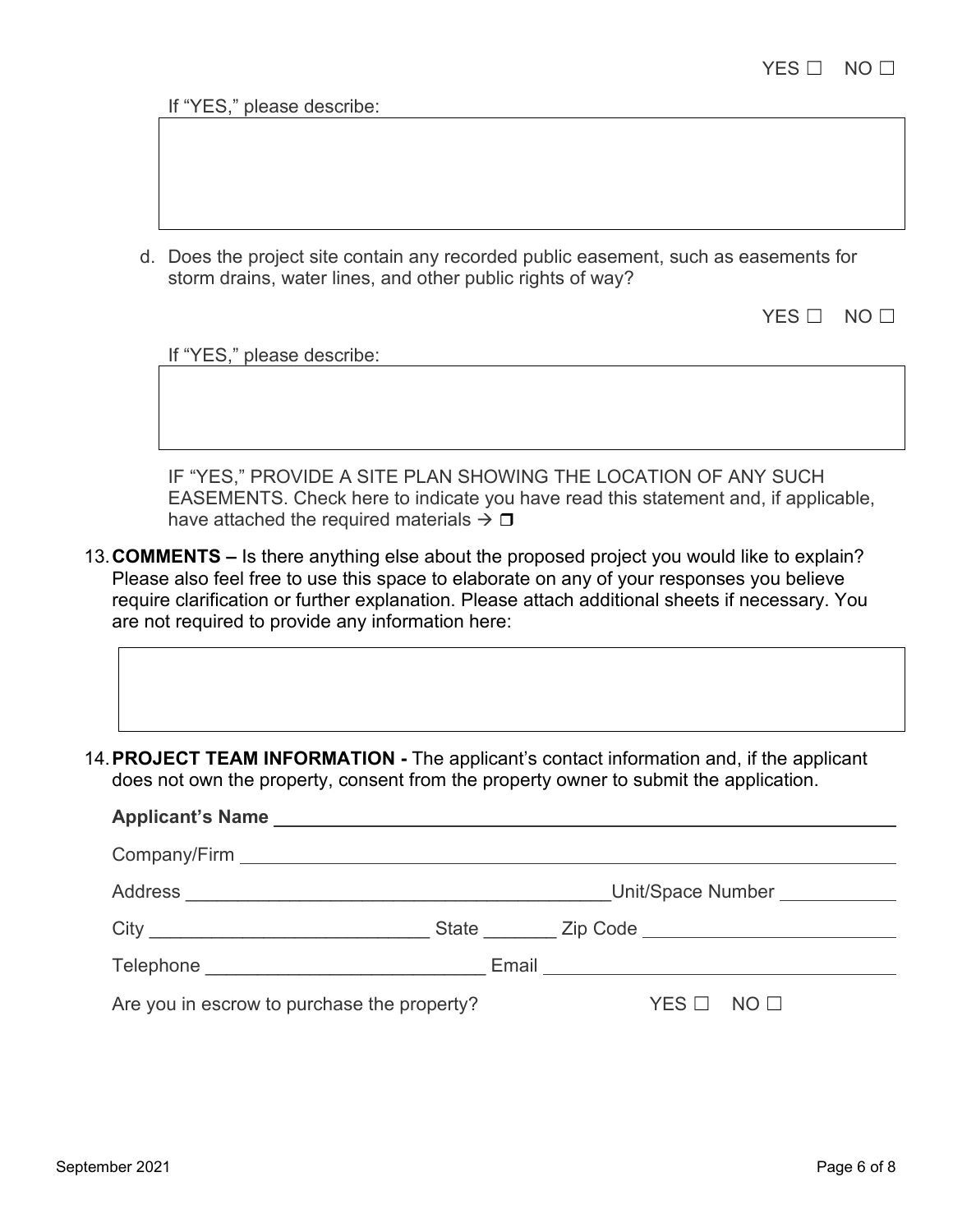|  | $\Box$ Same as applicant $\Box$ Different from applicant                                            |
|--|-----------------------------------------------------------------------------------------------------|
|  |                                                                                                     |
|  |                                                                                                     |
|  | City ___________________________________State __________ Zip Code _________________________________ |
|  |                                                                                                     |
|  |                                                                                                     |
|  |                                                                                                     |
|  |                                                                                                     |
|  | City ___________________________________State __________ Zip Code _________________________________ |
|  |                                                                                                     |
|  | Telephone ___________________________________Email _____________________________                    |
|  |                                                                                                     |
|  |                                                                                                     |
|  | Optional: Other (Specify Architect, Engineer, CEQA Consultant, etc.) [2001]                         |
|  |                                                                                                     |
|  | City __________________________________State __________ Zip Code __________________________________ |